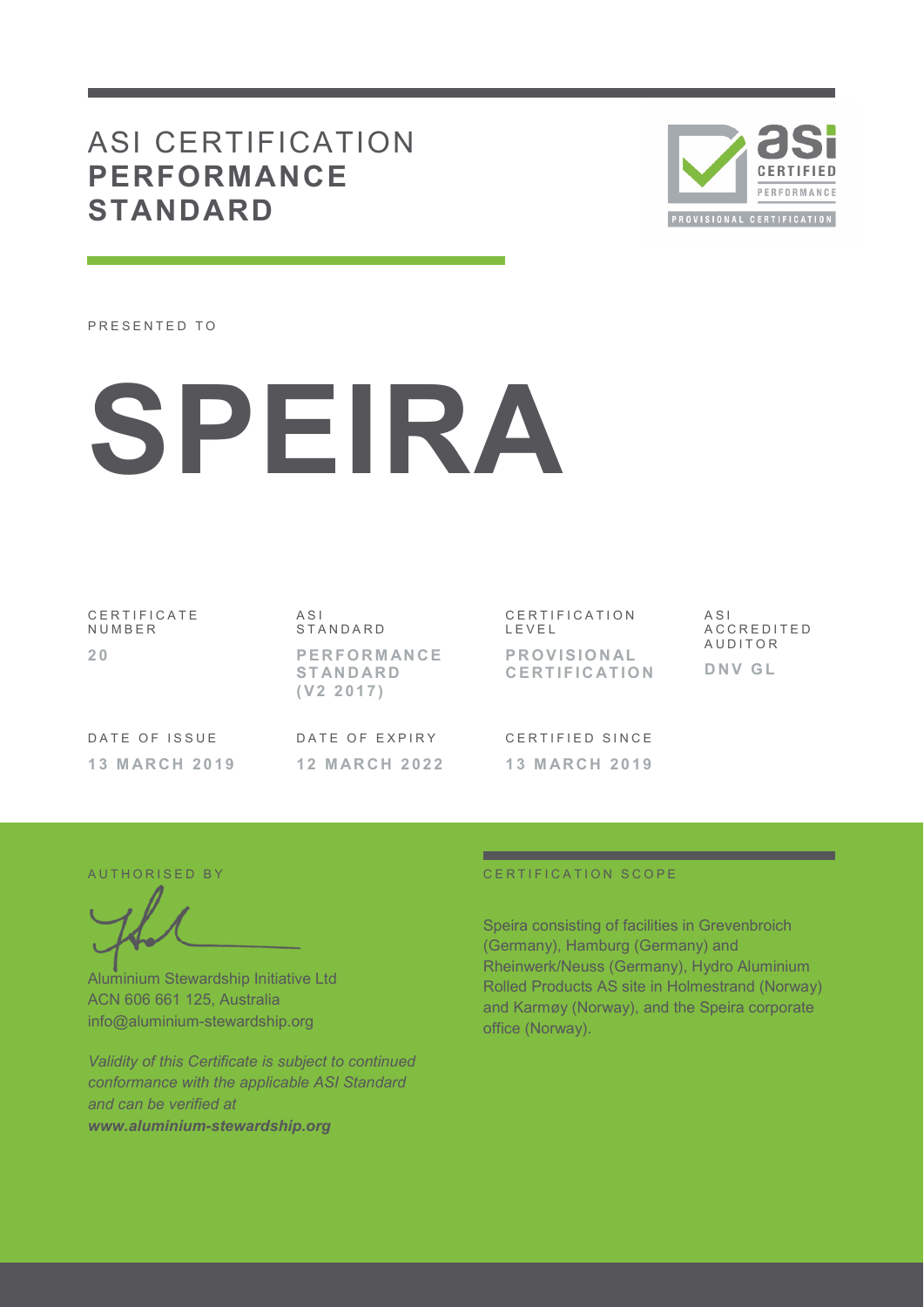# SUMMARY AUDIT REPORT **PERFORMANCE STANDARD**

### **OVERVIEW**

| MEMBER NAME                        | Speira                                                                                                                                                                                                                                                                                                                                                    |
|------------------------------------|-----------------------------------------------------------------------------------------------------------------------------------------------------------------------------------------------------------------------------------------------------------------------------------------------------------------------------------------------------------|
| ENTITY NAME                        | Speira                                                                                                                                                                                                                                                                                                                                                    |
| CERTIFICATION<br>SCOPE             | Speira consisting of facilities in Grevenbroich (Germany), Hamburg<br>(Germany) and Rheinwerk/Neuss (Germany), Hydro Aluminium Rolled<br>Products AS site in Holmestrand (Norway) and Karmøy (Norway), and the<br>Speira corporate office (Norway).                                                                                                       |
| SUPPLY CHAIN<br>ACTIVITIES         | <b>Aluminium Smelting</b><br>$\bullet$<br>Casthouses<br>٠<br>Semi-Fabrication<br>Aluminium Re-melting / Refining                                                                                                                                                                                                                                          |
| ASI STANDARD                       | <b>Performance Standard V2</b>                                                                                                                                                                                                                                                                                                                            |
| ACQUISITION /<br><b>DIVESTMENT</b> | Hydro Aluminium Rolled Products was purchased by Speira on 1 June 2021.<br>As Hydro Aluminium Rolled Products was the controlling Entity at the time<br>the most recent audit was undertaken (11-12 December 2019), 'Hydro' and<br>'Hydro Aluminium Rolled Products' is referenced throughout this Report. The<br>initial Audit Outcome is also provided. |
|                                    | For all certification transfers to different controlling Entities, ASI requires a<br>Surveillance Audit or Re-Certification of the new controlling Entity to be<br>undertaken within 12 months from the transfer of Entity ownership.                                                                                                                     |
|                                    | All transferred certifications are deemed 'Provisional' until the successful<br>completion of the Surveillance Audit or Re-Certification Audit.                                                                                                                                                                                                           |
| AUDIT TYPE                         | Certification Audit (10 October 2018 – 20 February 2019)<br>Scope Change Audit (11 December 2019 - 12 December 2019)                                                                                                                                                                                                                                      |
| AUDIT FIRM                         | DNV GL                                                                                                                                                                                                                                                                                                                                                    |
| AUDIT DATE                         | 11 December 2019 - 12 December 2019                                                                                                                                                                                                                                                                                                                       |
| AUDIT REPORT<br>SUBMISSION         | 4 March 2020                                                                                                                                                                                                                                                                                                                                              |
| AUDIT SCOPE                        | Initial Certification Audit (10 October 2018 - 20 February 2019)                                                                                                                                                                                                                                                                                          |

and the control of the control of the control of the control of the control of the control of the control of the control of the control of the control of the control of the control of the control of the control of the cont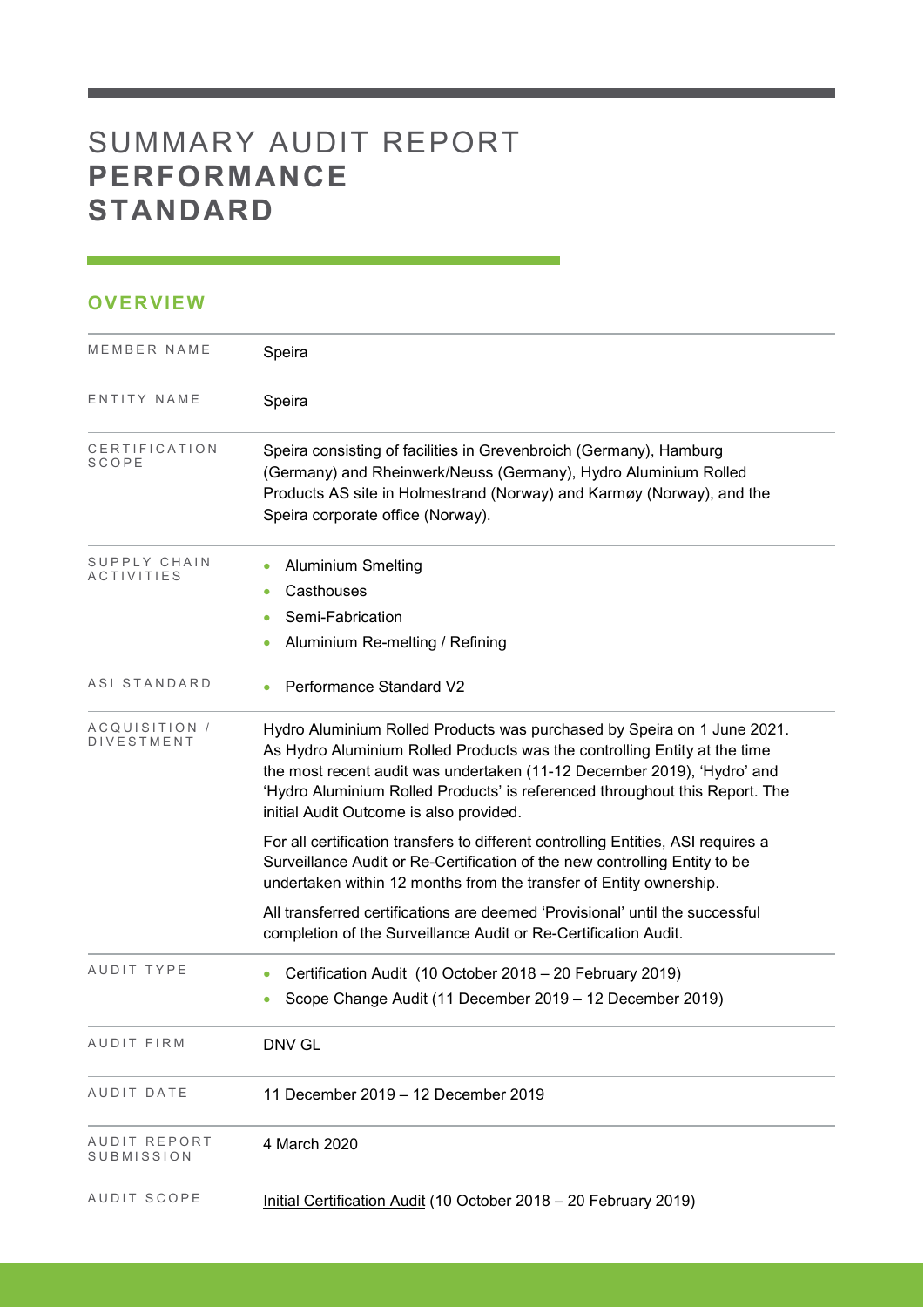|                         | The audit scope covered the Hydro Aluminium Rolled Products business unit<br>sites (smelter, casthouses, rolling mills and office functions) from Hydro<br>Aluminium Rolled Products GmbH in Grevenbroich (Germany), Hamburg<br>(Germany) and Rheinwerk/Neuss (Germany), Hydro Aluminium Rolled<br>Products AS site in Karmøy (Norway), and the Hydro corporate office<br>(Norway). |  |  |  |  |
|-------------------------|-------------------------------------------------------------------------------------------------------------------------------------------------------------------------------------------------------------------------------------------------------------------------------------------------------------------------------------------------------------------------------------|--|--|--|--|
|                         | Supply chain activities included in the audit scope:<br><b>Aluminium Smelting</b>                                                                                                                                                                                                                                                                                                   |  |  |  |  |
|                         | Casthouses<br>۰                                                                                                                                                                                                                                                                                                                                                                     |  |  |  |  |
|                         | Semi-Fabrication                                                                                                                                                                                                                                                                                                                                                                    |  |  |  |  |
|                         | Aluminium Re-melting / Refining                                                                                                                                                                                                                                                                                                                                                     |  |  |  |  |
|                         | All relevant criteria in the ASI Performance Standard were included in the<br>audit scope.                                                                                                                                                                                                                                                                                          |  |  |  |  |
|                         | First Scope Change Audit (11 December 2019 - 12 December 2019)                                                                                                                                                                                                                                                                                                                      |  |  |  |  |
|                         | The audit scope covered the Hydro Aluminium Rolled Products AS site in<br>Holmestrand, Norway.                                                                                                                                                                                                                                                                                      |  |  |  |  |
|                         | Supply chain activities included in the audit scope:<br>Casthouses                                                                                                                                                                                                                                                                                                                  |  |  |  |  |
|                         | Semi-Fabrication                                                                                                                                                                                                                                                                                                                                                                    |  |  |  |  |
|                         | Aluminium Re-melting / Refining                                                                                                                                                                                                                                                                                                                                                     |  |  |  |  |
|                         | All relevant criteria in the ASI Performance Standard were included in the<br>audit scope.                                                                                                                                                                                                                                                                                          |  |  |  |  |
| AUDIT<br>OUTCOME        | Certification<br>$\bullet$                                                                                                                                                                                                                                                                                                                                                          |  |  |  |  |
| AUDIT<br>METHODOLOGY    | The Auditors confirm that:                                                                                                                                                                                                                                                                                                                                                          |  |  |  |  |
| DECLARATION             | The information provided by the Entity is true and accurate to the best<br>M<br>knowledge of the Auditor(s) preparing this report.                                                                                                                                                                                                                                                  |  |  |  |  |
|                         | The findings are based on verified Objective Evidence relevant to the<br>M<br>time period for the Audit, traceable and unambiguous.                                                                                                                                                                                                                                                 |  |  |  |  |
|                         | The Audit Scope and audit methodology are sufficient to establish<br>M<br>confidence that the findings are indicative of the performance of the<br>Entity's defined Certification Scope.                                                                                                                                                                                            |  |  |  |  |
|                         | The Auditor(s) have acted in a manner deemed ethical, truthful, accurate<br>M<br>professional, independent and objective.                                                                                                                                                                                                                                                           |  |  |  |  |
| CERTIFICATION<br>PERIOD | 13 March 2019 - 12 March 2022                                                                                                                                                                                                                                                                                                                                                       |  |  |  |  |
| NEXT AUDIT<br>TYPE      | <b>Re-Certification Audit</b>                                                                                                                                                                                                                                                                                                                                                       |  |  |  |  |
| NEXT AUDIT<br>DUE DATE  | 12 March 2022                                                                                                                                                                                                                                                                                                                                                                       |  |  |  |  |
| CERTIFICATE<br>NUMBER   | 20                                                                                                                                                                                                                                                                                                                                                                                  |  |  |  |  |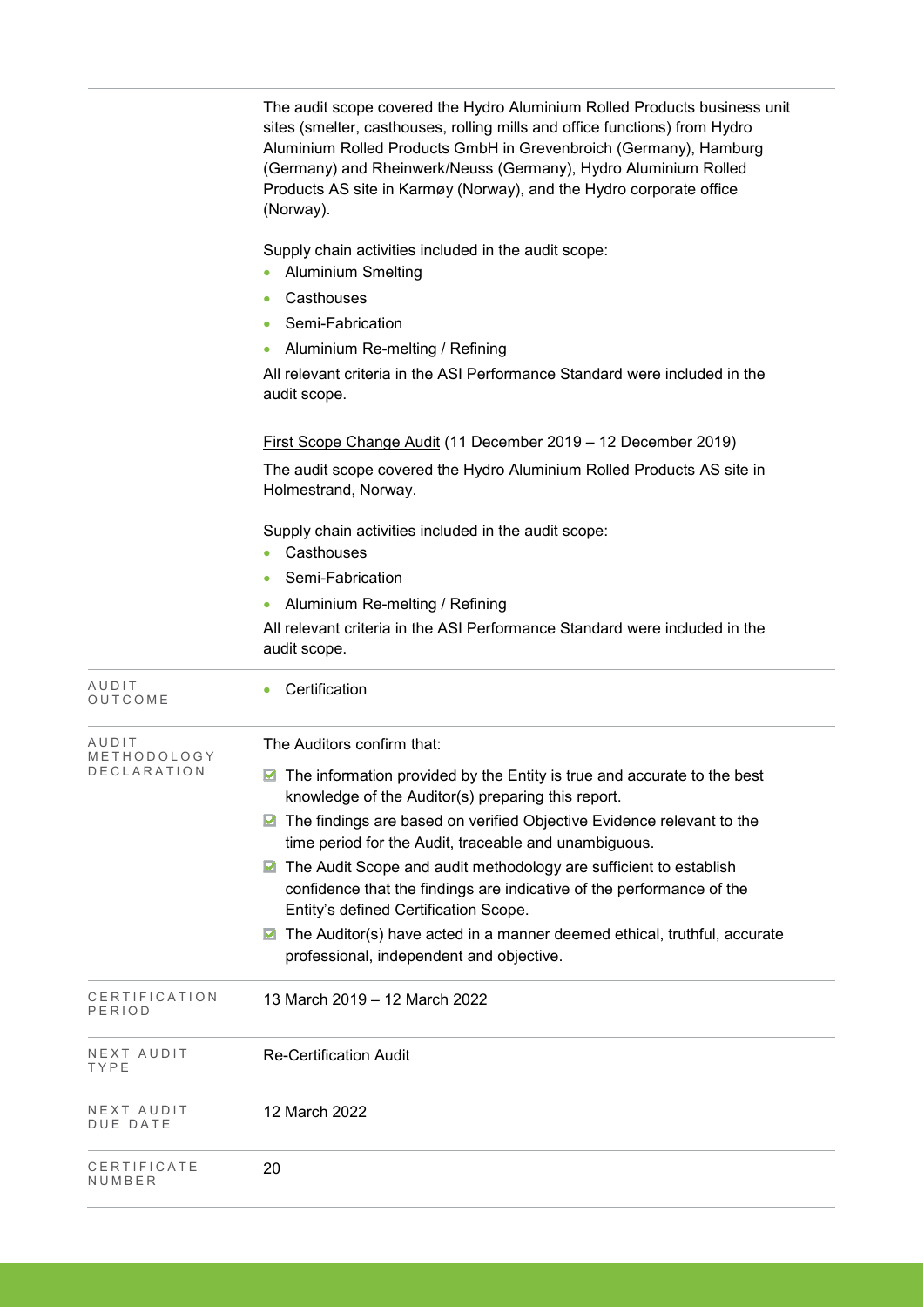## **SUMMARY OF FINDINGS**

| <b>CRITERION</b>                                                                 | <b>RATING</b> | COMMENT                                                                                                                                                                                                                                                                                                                                                                                                                                                        |  |
|----------------------------------------------------------------------------------|---------------|----------------------------------------------------------------------------------------------------------------------------------------------------------------------------------------------------------------------------------------------------------------------------------------------------------------------------------------------------------------------------------------------------------------------------------------------------------------|--|
| PRINCIPLE 1 BUSINESS INTEGRITY                                                   |               |                                                                                                                                                                                                                                                                                                                                                                                                                                                                |  |
| 1.1 Legal Compliance                                                             | Conformance   | The Entity has systems in place to maintain<br>awareness of and ensure compliance with<br>Applicable Law.<br>Link to Entity Code of Conduct:<br>https://www.hydro.com/en/sustainability/busines<br>s-integrity-and-responsible-<br>sourcing/compliance-and-integrity/our-code-of-<br>conduct/<br>Link to Entity Compliance framework:<br>https://www.hydro.com/en/sustainability/busines<br>s-integrity-and-responsible-<br>sourcing/compliance-and-integrity/ |  |
| 1.2 Anti-Corruption                                                              | Conformance   | The Entity works against Corruption in all its<br>forms, including Extortion and Bribery,<br>consistent with Applicable Law and prevailing<br>international standards. Anti-Corruption policy<br>and Integrity program in place and implemented<br>in the organisation by training and compliance<br>activities.                                                                                                                                               |  |
| 1.3 Code of Conduct                                                              | Conformance   | The Entity has implemented a Code of Conduct<br>procedure including principles relevant to<br>environmental, social and governance<br>performance.<br>Link to Hydro Code of Conduct:<br>https://www.hydro.com/en/sustainability/busines<br>s-integrity-and-responsible-<br>sourcing/compliance-and-integrity/our-code-of-<br>conduct/                                                                                                                          |  |
| PRINCIPLE 2 POLICY & MANAGEMENT                                                  |               |                                                                                                                                                                                                                                                                                                                                                                                                                                                                |  |
| 2.1a Environmental, Social, and<br>Governance Policy (implement and<br>maintain) | Conformance   | The Entity has implemented and maintained, at<br>relevant levels in the Organisation,<br>Environmental, Social and Governance policies.<br>https://www.hydro.com/en/about-<br>hydro/corporate-governance/policies-and-tools/                                                                                                                                                                                                                                   |  |
| 2.1b Environmental, Social, and<br>Governance Policy (senior<br>management)      | Conformance   | The Policies and procedures are reviewed and<br>updated on a regular basis, and all corporate<br>policies and procedure have senior<br>management approval.                                                                                                                                                                                                                                                                                                    |  |
| 2.1c Environmental, Social, and<br>Governance Policy (communication)             | Conformance   | The Entity is communicating the Policies<br>internally, and externally as appropriate. For<br>instance, in the annual report on the web and<br>management systems.                                                                                                                                                                                                                                                                                             |  |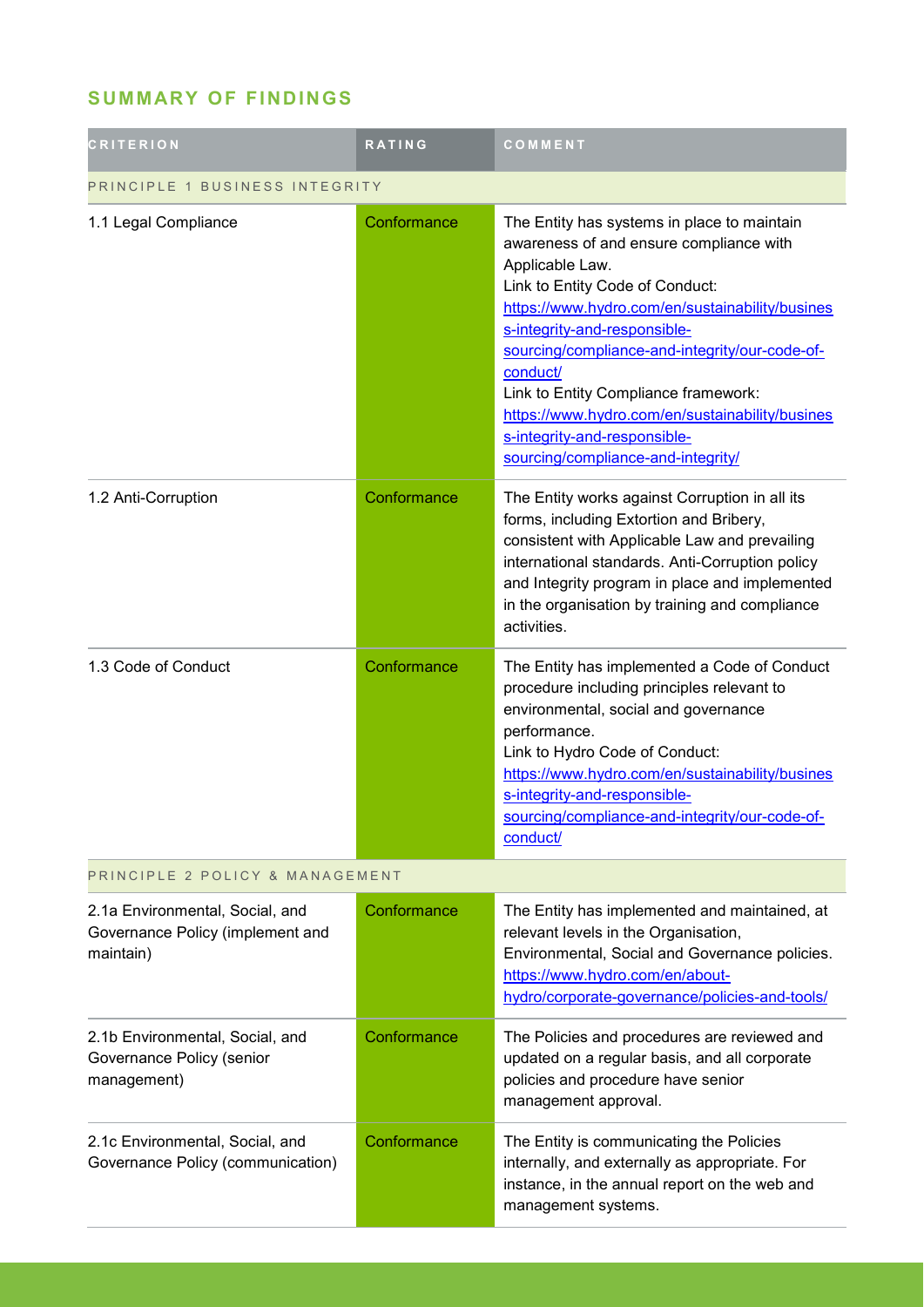| <b>CRITERION</b>                                                              | RATING      | COMMENT                                                                                                                                                                                                                    |
|-------------------------------------------------------------------------------|-------------|----------------------------------------------------------------------------------------------------------------------------------------------------------------------------------------------------------------------------|
|                                                                               |             | https://www.hydro.com/en/investors/reports-and-<br>presentations/annual-reports/annual-report-<br>2018/<br>https://www.hydro.com/en/about-<br>hydro/corporate-governance/policies-and-tools/                               |
| 2.2 Leadership                                                                | Conformance | The Entity has nominated senior Management<br>Representative as having overall responsibility<br>and authority for ensuring conformance with the<br>requirements of this Standard.                                         |
| 2.3a Environmental and Social<br><b>Management Systems</b><br>(environmental) | Conformance | The Entity has documented and implemented<br>integrated Environmental and Social<br>Management Systems.                                                                                                                    |
| 2.3b Environmental and Social<br>Management Systems (social)                  | Conformance | The Entity has documented and implemented an<br>integrated Social Management Systems.                                                                                                                                      |
| 2.4 Responsible Sourcing                                                      | Conformance | The Entity has implemented a responsible<br>sourcing Policy covering environmental, social<br>and governance issues<br>https://www.hydro.com/Document/Index?name=<br>Hydro%20Supplier%20Code%20of%20Conduct<br>pdf&id=7396 |
| 2.5 Impact Assessments                                                        | Conformance | The Entity has conduct environmental, social,<br>cultural and Human Rights Impact<br>Assessments, including a gender analysis, for<br>new projects or major changes to existing<br>facilities.                             |
| 2.6 Emergency Response Plan                                                   | Conformance | The Entity has site specific emergency response<br>plans developed in collaboration with potentially<br>affected stakeholder groups such as<br>Communities, Workers and their<br>representatives, and relevant agencies.   |
| 2.7 Mergers and Acquisitions                                                  | Conformance | The Entity has reviewed environmental, social<br>and governance issues in the Due Diligence<br>process for mergers and acquisitions. These<br>elements are governed in the CVP process.                                    |
| 2.8 Closure, Decommissioning and<br><b>Divestment</b>                         | Conformance | The Entity has processes and procedures to<br>review environmental, social and governance<br>issues in the planning process for closure,<br>decommissioning and divestment.                                                |
| PRINCIPLE 3 TRANSPARENCY                                                      |             |                                                                                                                                                                                                                            |
| 3.1 Sustainability Reporting                                                  | Conformance | The Entity publicly discloses its governance<br>approach and its material environmental, social                                                                                                                            |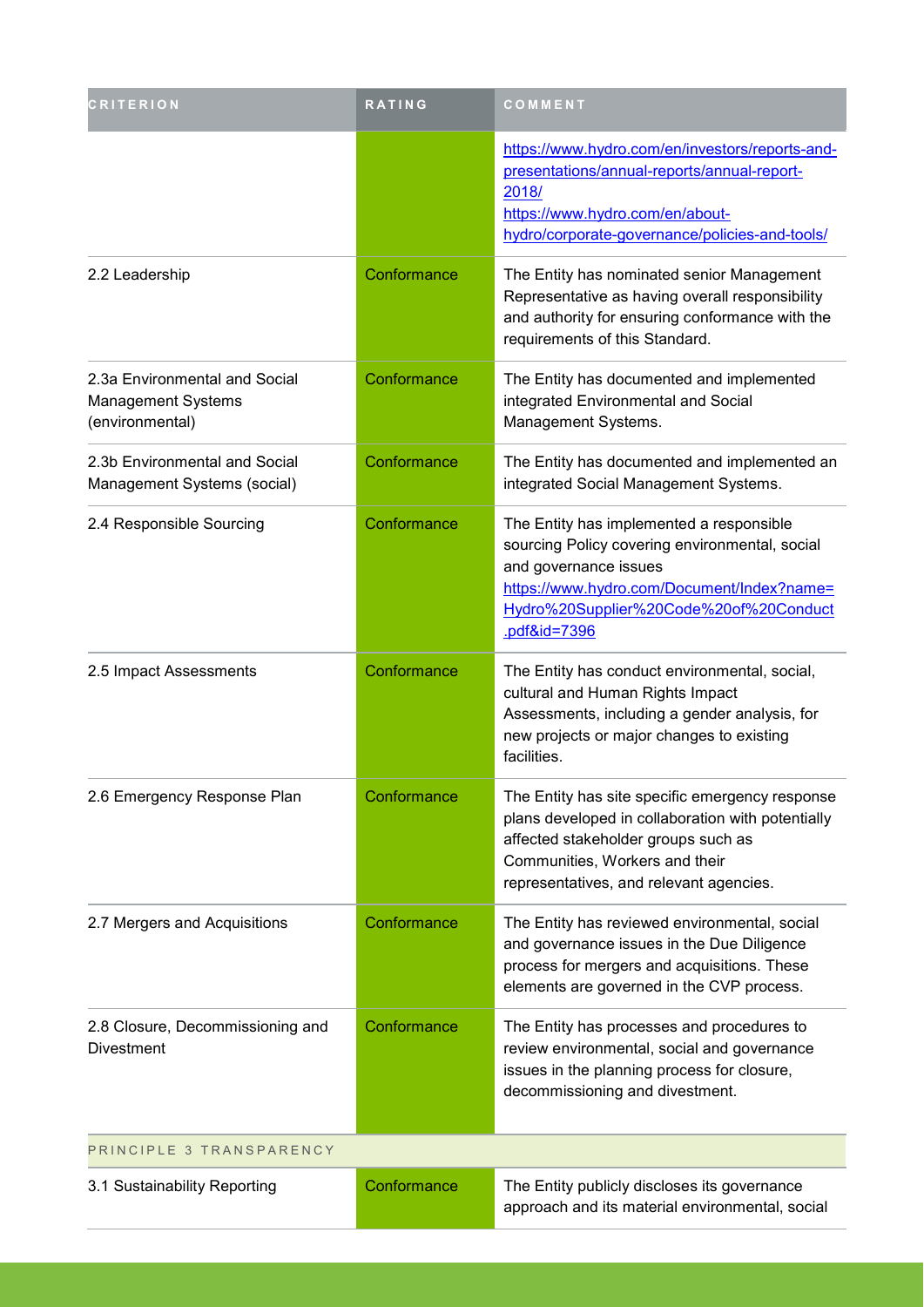| <b>CRITERION</b>                                                          | <b>RATING</b>  | COMMENT                                                                                                                                                                                                                                                                                                                                                   |
|---------------------------------------------------------------------------|----------------|-----------------------------------------------------------------------------------------------------------------------------------------------------------------------------------------------------------------------------------------------------------------------------------------------------------------------------------------------------------|
|                                                                           |                | and economic impacts. The reporting is<br>accessible for instance through the GRI Index<br>reporting on the web:<br>https://www.hydro.com/globalassets/06-<br>investors/reports-and-presentations/annual-<br>report/ar18/gri-index.pdf                                                                                                                    |
| 3.2 Non-compliance and liabilities                                        | Conformance    | The Entity publicly discloses information on<br>significant fines, judgments, penalties and non-<br>monetary sanctions for failure to comply with<br>Applicable Law through their annual reporting:<br>https://www.hydro.com/Document/Index?name=<br>2018%20Annual%20report.pdf&id=8525                                                                   |
| 3.3a Payments to governments (legal<br>and contractual)                   | Conformance    | The Entity only make, or have made on its<br>behalf, payments to governments on a legal<br>and/or contractual basis. This is disclosed in the<br>annual report accessible on the web:<br>https://www.hydro.com/Document/Index?name=<br>2018%20Annual%20report.pdf&id=8525                                                                                 |
| 3.3b Payments to governments<br>(disclosure - bauxite mining)             | Not Applicable | This criterion is not applicable to the Entity's<br>certification scope.                                                                                                                                                                                                                                                                                  |
| 3.4 Stakeholder complaints,<br>grievances and requests for<br>information | Conformance    | The Entity has implemented accessible,<br>transparent, understandable and culturally and<br>gender sensitive, Complaints Resolution<br>Mechanisms, adequate to address stakeholder<br>complaints, grievances and requests for<br>information relating to its operations. This is<br>accessible through a link on the web:<br>www.hydro.com/en/contact-us/ |
| PRINCIPLE 4 MATERIAL STEWARDSHIP                                          |                |                                                                                                                                                                                                                                                                                                                                                           |
| 4.1a Environmental Life Cycle<br>Assessment (life cycle impacts)          | Conformance    | The Entity evaluate life cycle impacts of its<br>major product lines for which Aluminium is<br>considered or used. For instance, through LCA<br>studies performed by independent institutions or<br>case by case with customer interactions and<br>needs.                                                                                                 |
| 4.1b Environmental Life Cycle<br>Assessment (cradle to gate)              | Conformance    | The Entity publicly communicates LCA<br>information through international studies and is<br>a key contributor with analysis and data in this<br>respect.                                                                                                                                                                                                  |
| 4.1c Environmental Life Cycle<br>Assessment (public communication)        | Conformance    | The Entity publicly communicates LCA<br>information through international studies<br>availably on the web:                                                                                                                                                                                                                                                |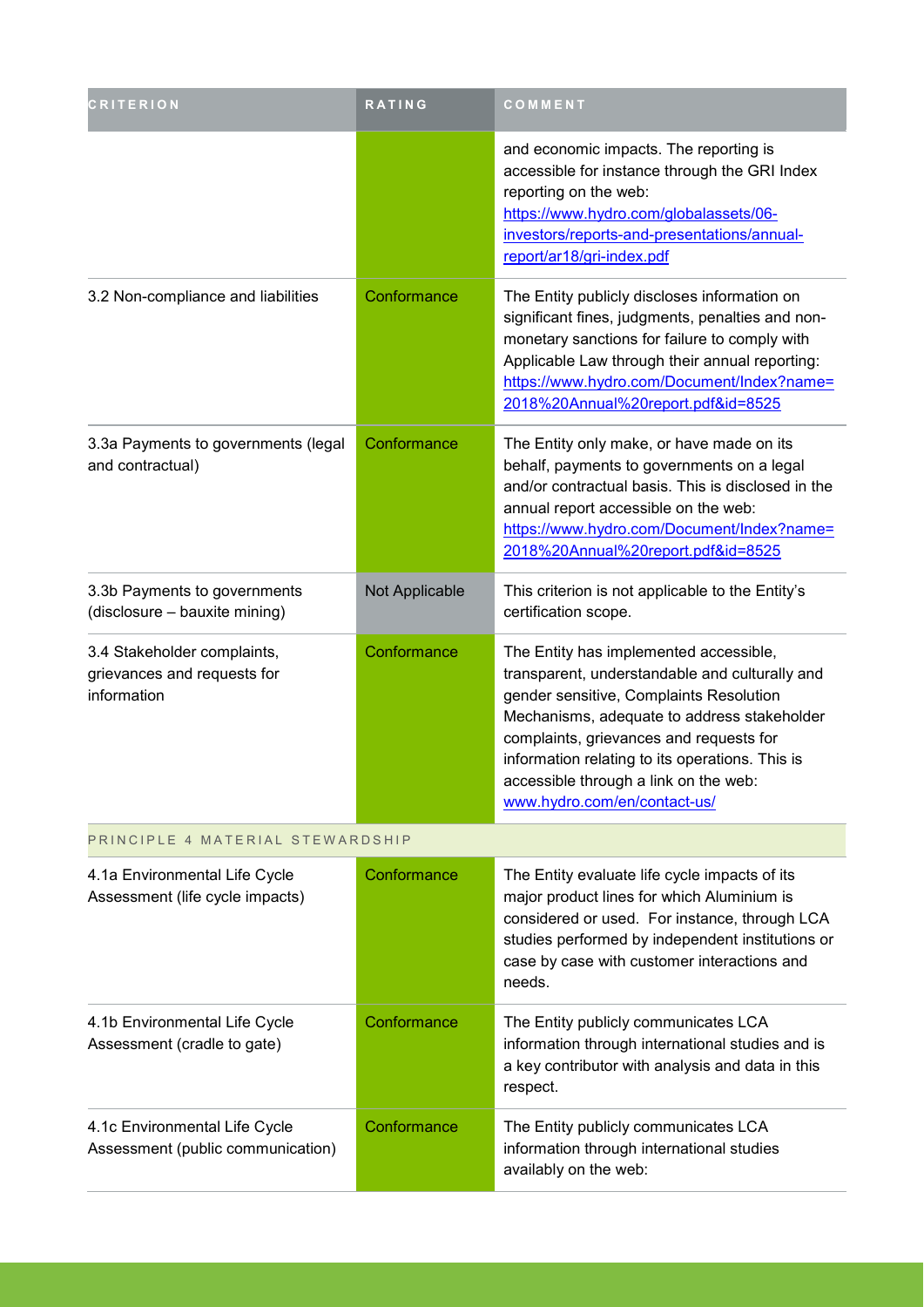| <b>CRITERION</b>                                                         | <b>RATING</b> | COMMENT                                                                                                                                                                                                                                                                                                                                      |  |
|--------------------------------------------------------------------------|---------------|----------------------------------------------------------------------------------------------------------------------------------------------------------------------------------------------------------------------------------------------------------------------------------------------------------------------------------------------|--|
|                                                                          |               | www.world-<br>aluminium.org/media/filer public/2017/06/28/lca<br>report 2015 final.pdf<br>www.european-aluminium.eu/resource-<br>hub/environmental-profile-report-2018/                                                                                                                                                                      |  |
| 4.2 Product design                                                       | Conformance   | The Entity integrate clear objectives in the<br>design and development process for products or<br>components to enhance sustainability, including<br>the environmental life cycle impacts of the<br>product.<br>Hydro has an industry-leading climate strategy<br>aiming to become carbon-neutral from a life-<br>cycle perspective by 2020. |  |
| 4.3a Aluminium Process Scrap<br>(targets)                                | Conformance   | The Entity has established strategies minimizing<br>process scrap. Targets on reducing waste and<br>scrape supporting a circular economy thinking is<br>well established.                                                                                                                                                                    |  |
| 4.3b Aluminium Process Scrap (alloy<br>separation)                       | Conformance   | The Entity has established good systems and<br>processes to separate Aluminium alloys and<br>grades for recycling.                                                                                                                                                                                                                           |  |
| 4.4a Collection and recycling of<br>products at end-of-life (strategy)   | Conformance   | The Entity aims to advocate aluminium as a<br>building block for the low-carbon circular<br>economy, continue to reduce its environmental<br>footprint. Increase recycling of post-consumer<br>scrap. Targets, activities and timelines have<br>been established.                                                                            |  |
| 4.4b Collection and recycling of<br>products at end-of-life (engagement) | Conformance   | The Entity is engaging in different recycling<br>initiatives and increasing capacity to process<br>post-consumer scrap. For instance, the 75R<br>(75% post-consumer recycling content) claim is<br>a good example of this.                                                                                                                   |  |
| PRINCIPLE 5 GREENHOUSE GAS EMISSIONS                                     |               |                                                                                                                                                                                                                                                                                                                                              |  |
| 5.1 Disclosure of GHG emissions and<br>energy use                        | Conformance   | The Entity discloses GHG emissions and energy<br>use in their environmental reporting as part of<br>the annual report:<br>https://www.hydro.com/Document/Index?name=<br>2018%20Annual%20report.pdf&id=8525                                                                                                                                   |  |
| 5.2 GHG emissions reductions                                             | Conformance   | The Entity has an ambitious target and strategy<br>to be carbon neutral by 2020. Different<br>roadmaps, projects and initiatives supports this<br>strategy:<br>www.hydro.com/en/our-<br>future/Environment/Climate-change/                                                                                                                   |  |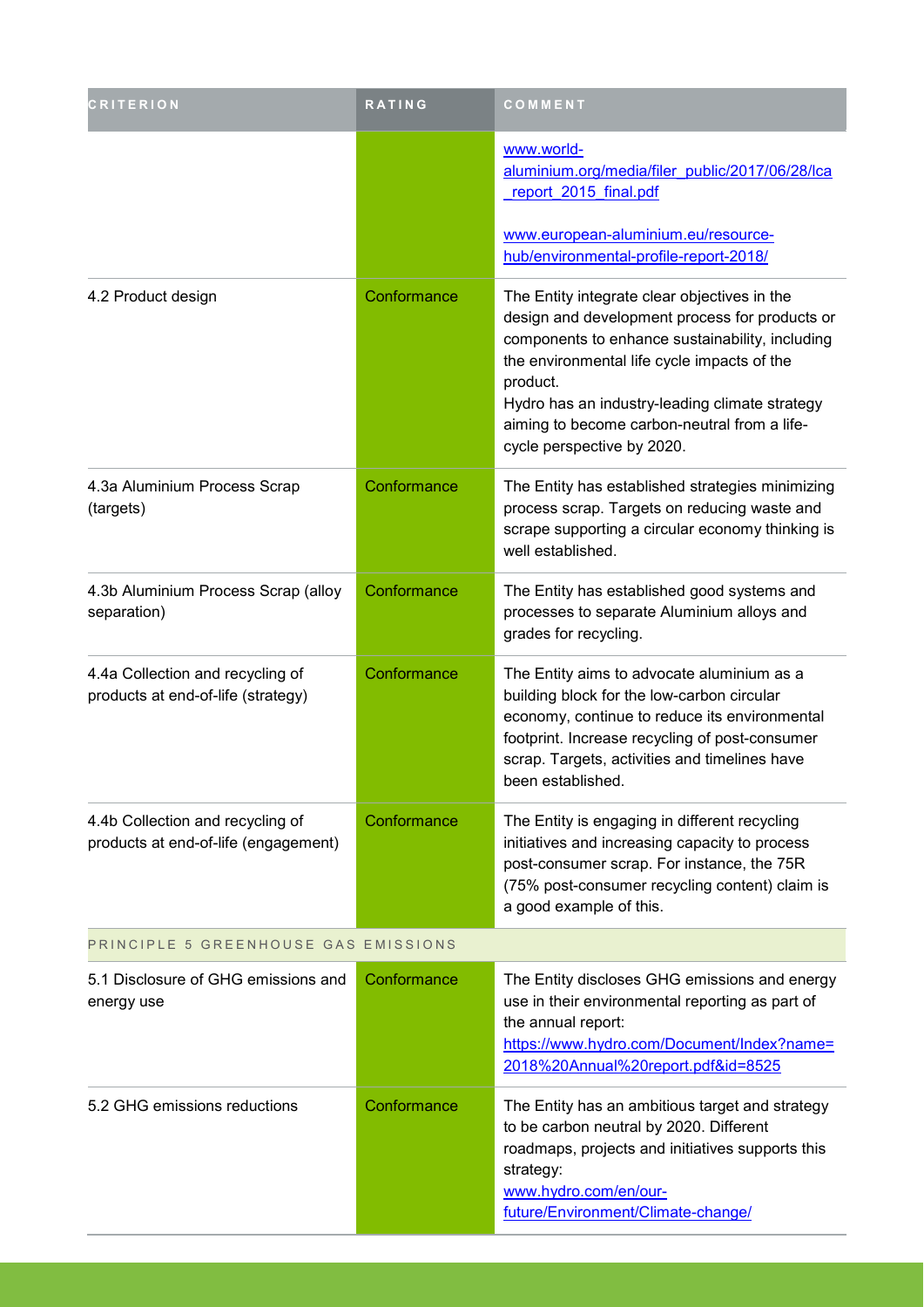| <b>CRITERION</b>                                                     | <b>RATING</b>  | COMMENT                                                                                                                                                                                                                                                                                                                            |
|----------------------------------------------------------------------|----------------|------------------------------------------------------------------------------------------------------------------------------------------------------------------------------------------------------------------------------------------------------------------------------------------------------------------------------------|
| 5.3a Aluminium Smelting<br>(management system)                       | Conformance    | The Entity has a comprehensive management<br>system to control and limit GHG emissions.<br>Energy management system certified against<br>ISO 50001. Improvement programs are in place<br>and an ambitious strategy to be carbon neutral<br>by 2020.                                                                                |
| 5.3b Aluminium Smelting (up to and<br>including 2020)                | Conformance    | The Entity is part of several aluminium smelters<br>in the corporate group. The average direct<br>emissions from the smelters in 2017 were good<br>below the 8 tonnes CO <sub>2</sub> -eq per metric tonnes<br>Aluminium target.                                                                                                   |
| 5.3c Aluminium Smelting (after 2020)                                 | Not Applicable | The Entity is not reporting on plans to open new<br>aluminium smelters after 2020.                                                                                                                                                                                                                                                 |
| PRINCIPLE 6 EMISSIONS, EFFLUENTS AND WASTE                           |                |                                                                                                                                                                                                                                                                                                                                    |
| 6.1 Emissions to Air                                                 | Conformance    | The Entity has good systems and procedures to<br>report on emissions to air to regulators and<br>internally to group level. The aggregated<br>performance is presented in the annual report<br>available on the web:<br>https://www.hydro.com/en/investors/reports-and-<br>presentations/annual-reports/annual-report-<br>2018/    |
| 6.2 Discharges to Water                                              | Conformance    | The Entity has good systems and procedures to<br>report on discharges to water to regulators and<br>internally to group level. The aggregated<br>performance is presented in the annual report<br>available on the web:<br>https://www.hydro.com/en/investors/reports-and-<br>presentations/annual-reports/annual-report-<br>2018/ |
| 6.3a Assessment and Management<br>of Spills and Leakage (assessment) | Conformance    | The Entity is ISO 14001 certified and regularly<br>assess major risk related to environmental<br>aspects, potential spills and leakage from the<br>production processes.                                                                                                                                                           |
| 6.3b Assessment and Management<br>of Spills and Leakage (management) | Conformance    | The Entity has extensive plans, compliance<br>controls and a monitoring programme in place to<br>prevent and detect Spills and Leakage.                                                                                                                                                                                            |
| 6.4a Reporting of Spills (immediate<br>disclosure)                   | Conformance    | The Entity has good systems and a reporting<br>culture to address and disclose potential<br>significant spills. No such episodes have been<br>reported in 2018/2019.                                                                                                                                                               |
| 6.4b Reporting of Spills (regular<br>reporting)                      | Conformance    | The Entity has good systems and a reporting<br>culture to address and disclose potential                                                                                                                                                                                                                                           |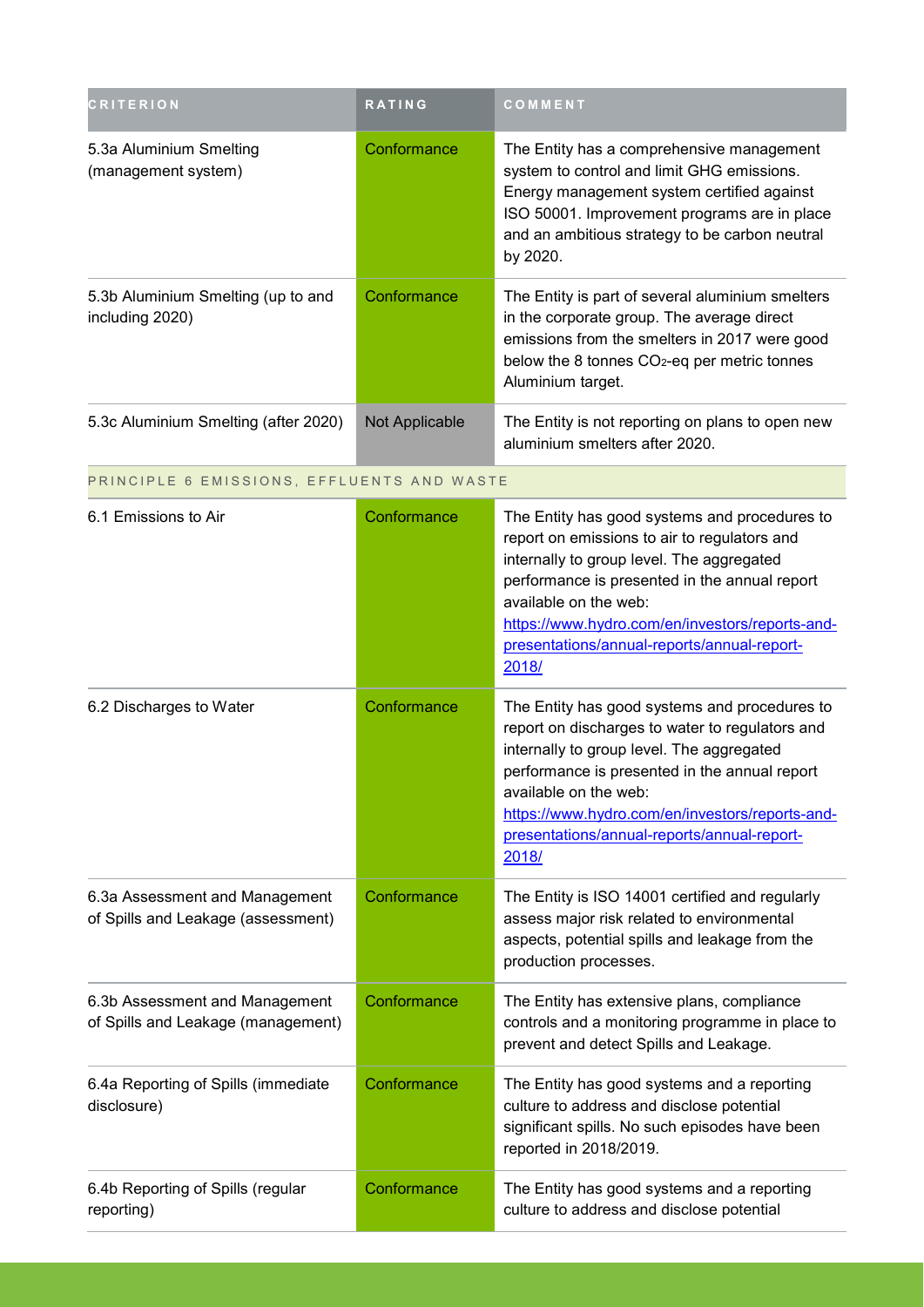| <b>CRITERION</b>                                                 | RATING                | COMMENT                                                                                                                                                                                                                                 |
|------------------------------------------------------------------|-----------------------|-----------------------------------------------------------------------------------------------------------------------------------------------------------------------------------------------------------------------------------------|
|                                                                  |                       | significant spills. No such episodes have been<br>reported in 2018/2019. In the annual report this<br>is clearly documented:<br>https://www.hydro.com/en/investors/reports-and-<br>presentations/annual-reports/annual-report-<br>2018/ |
| 6.5a Waste management and<br>reporting (strategy)                | Conformance           | The Entity has a strong strategy on recycling<br>and waste mitigation. Several projects and<br>investment on recycling are implemented.                                                                                                 |
| 6.5b Waste management and<br>reporting (disclosure)              | Conformance           | The Entity publicly disclose the waste<br>generation and disposals in the annual report:<br>https://www.hydro.com/en/investors/reports-and-<br>presentations/annual-reports/annual-report-<br>2018/                                     |
| 6.6a Bauxite Residue (storage<br>construction)                   | Not Applicable        | This criterion is not applicable to the Entity's<br>certification scope.                                                                                                                                                                |
| 6.6b Bauxite Residue (integrity<br>checks and controls)          | <b>Not Applicable</b> | This criterion is not applicable to the Entity's<br>certification scope.                                                                                                                                                                |
| 6.6c Bauxite Residue (water<br>discharge)                        | Not Applicable        | This criterion is not applicable to the Entity's<br>certification scope.                                                                                                                                                                |
| 6.6d Bauxite Residue (marine and<br>aquatic environments)        | <b>Not Applicable</b> | This criterion is not applicable to the Entity's<br>certification scope.                                                                                                                                                                |
| 6.6e Bauxite Residue (start of the art<br>technologies)          | Not Applicable        | This criterion is not applicable to the Entity's<br>certification scope.                                                                                                                                                                |
| 6.6f Bauxite Residue (remediation)                               | Not Applicable        | This criterion is not applicable to the Entity's<br>certification scope.                                                                                                                                                                |
| 6.7a Spent Pot Lining (SPL) (storage<br>and management)          | Conformance           | The Entity has established processes and<br>barriers to handle SPL in a safe way to prevent<br>leachate.                                                                                                                                |
| 6.7b Spent Pot Lining (SPL)<br>(recovery and recycling)          | Conformance           | The Entity separate and handle carbon and<br>refractory materials from SPL to recover and<br>reuse in other applications.                                                                                                               |
| 6.7c Spent Pot Lining (SPL)<br>(Untreated SPL)                   | Conformance           | The Entity is not landfilling the SPL from their<br>facility.                                                                                                                                                                           |
| 6.7d Spent Pot Lining (SPL) (review<br>of alternatives)          | Conformance           | The Entity is not landfilling the SPL from their<br>facility.                                                                                                                                                                           |
| 6.7e Spent Pot Lining (SPL) (marine<br>and aquatic environments) | Conformance           | The Entity is not landfilling the SPL from their<br>facility and the storage area is prevented from<br>leachate to water.                                                                                                               |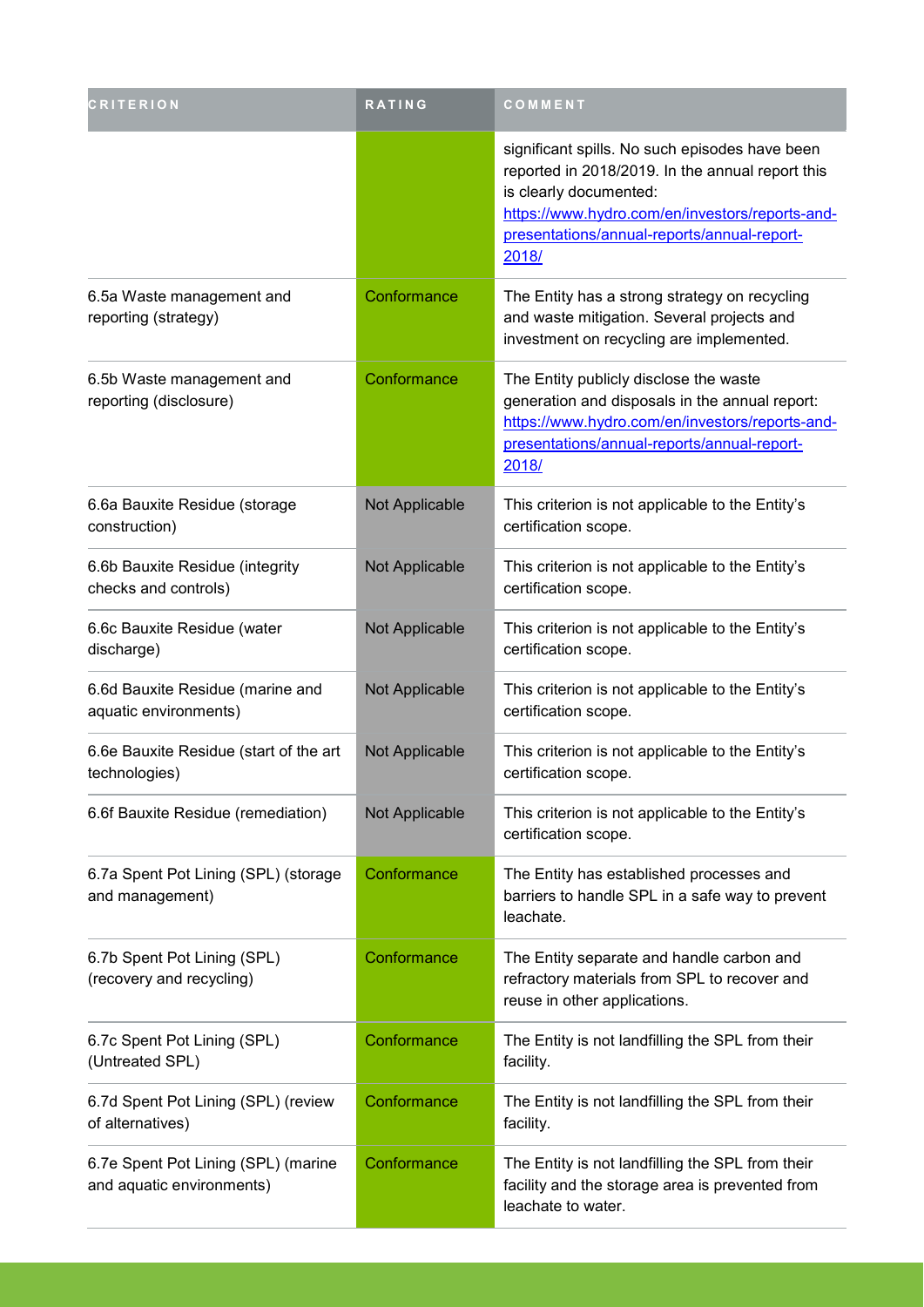| <b>CRITERION</b>                                                           | <b>RATING</b> | COMMENT                                                                                                                                                                                                                                                                                                                                                                            |
|----------------------------------------------------------------------------|---------------|------------------------------------------------------------------------------------------------------------------------------------------------------------------------------------------------------------------------------------------------------------------------------------------------------------------------------------------------------------------------------------|
| 6.8a Dross (recovery)                                                      | Conformance   | The Entity is recovering Aluminium from dross<br>with a corporate partner.                                                                                                                                                                                                                                                                                                         |
| 6.8b Dross (recycling)                                                     | Conformance   | The Entity is recovering Aluminium from dross<br>with a corporate partner.                                                                                                                                                                                                                                                                                                         |
| 6.8c Dross (review of alternatives)                                        | Conformance   | The Entity is recovering Aluminium from dross<br>and nothing is landfilled.                                                                                                                                                                                                                                                                                                        |
| PRINCIPLE 7 WATER STEWARDSHIP                                              |               |                                                                                                                                                                                                                                                                                                                                                                                    |
| 7.1a Water assessment (mapping)                                            | Conformance   | The Entity has mapped its water withdrawal and<br>use by source and type.                                                                                                                                                                                                                                                                                                          |
| 7.1b Water assessment (risk<br>assessment)                                 | Conformance   | The Entity has performed water risk<br>assessments for all sites.                                                                                                                                                                                                                                                                                                                  |
| 7.2a Water management<br>(management plans)                                | Conformance   | There are currently, no real material risks<br>identified with respect to water at the Entity's<br>sites.                                                                                                                                                                                                                                                                          |
| 7.2b Water management (monitoring)                                         | Conformance   | The Entity is supporting the SDG's and have<br>identified Water Stewardship as a prioritized<br>topic of their operation.                                                                                                                                                                                                                                                          |
| 7.3 Disclosure of water usage and<br>risks                                 | Conformance   | The Entity is reporting on water withdrawal and<br>use, and their water related risks in the annual<br>report available on the web:<br>https://www.hydro.com/Document/Index?name=<br>2018%20Annual%20report.pdf&id=8525<br>page 29 and 84.                                                                                                                                         |
| PRINCIPLE 8 BIODIVERSITY                                                   |               |                                                                                                                                                                                                                                                                                                                                                                                    |
| 8.1 Biodiversity assessment                                                | Conformance   | The Entity has assessed the risk and materiality<br>of the impacts on biodiversity from the land use<br>and activities in the Entity's Area of Influence.<br>The sites are all located in industry park settings                                                                                                                                                                   |
| 8.2a Biodiversity management<br>(biodiversity action plans)                | Conformance   | The Entity is addressing in the annual report<br>support to international initiatives on loss of<br>biodiversity and degradation especially in areas<br>with high influence. There are currently, no real<br>material risks identified with respect to<br>biodiversity at the Entity's sites.<br>https://www.hydro.com/en/sustainability/environ<br>ment/environment/biodiversity/ |
| 8.2b Biodiversity management<br>(consultation and mitigation<br>hierarchy) | Conformance   | The Entity has assessed the risk and materiality<br>of the impacts on biodiversity from the land use<br>and activities in the Entity's Area of Influence.<br>The sites are all located in industry park settings<br>and the Biodiversity Mitigation Hierarchy is                                                                                                                   |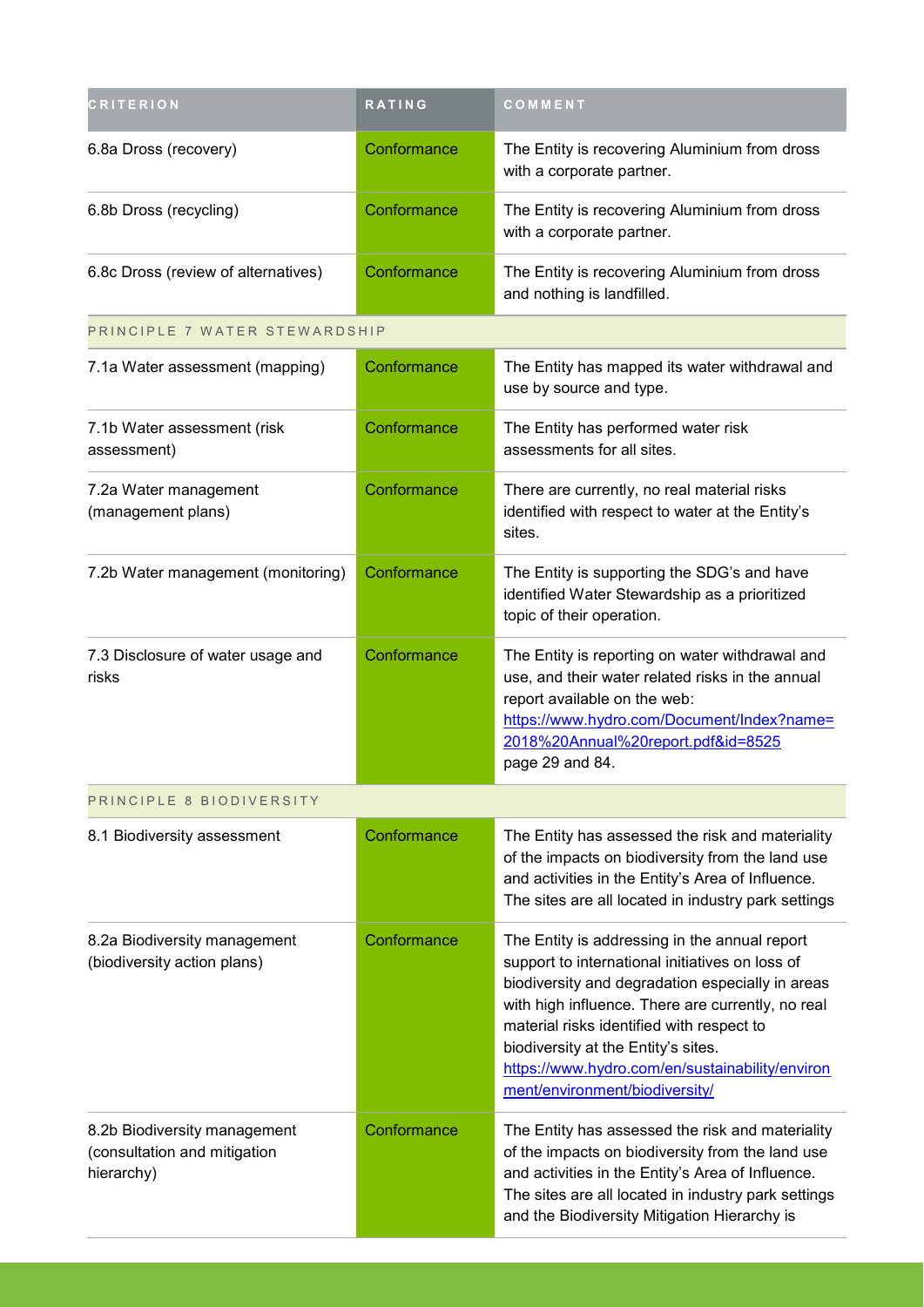| <b>CRITERION</b>                                                                          | RATING                | COMMENT                                                                                                                                                                                                                                                                                                                                                                   |
|-------------------------------------------------------------------------------------------|-----------------------|---------------------------------------------------------------------------------------------------------------------------------------------------------------------------------------------------------------------------------------------------------------------------------------------------------------------------------------------------------------------------|
|                                                                                           |                       | implemented in the methodology.<br>https://www.hydro.com/en/sustainability/environ<br>ment/environment/biodiversity/                                                                                                                                                                                                                                                      |
| 8.2c Biodiversity management<br>(reporting)                                               | Conformance           | The Entity is reporting on Biodiversity issues to<br>stakeholders in their annual report available on<br>the web:<br>https://www.hydro.com/Document/Index?name=<br>2018%20Annual%20report.pdf&id=8525                                                                                                                                                                     |
| 8.3 Alien Species                                                                         | Conformance           | The Entity has implemented procedures and<br>guidance on environmental and product<br>stewardship addressing topics as biodiversity<br>and alien species.                                                                                                                                                                                                                 |
| 8.4a Commitment to "No Go" in<br>World Heritage properties<br>(exploration and new mines) | Not Applicable        | This criterion is not applicable to the Entity's<br>certification scope.                                                                                                                                                                                                                                                                                                  |
| 8.4b Commitment to "No Go" in<br>World Heritage properties (existing<br>operations)       | Not Applicable        | This criterion is not applicable to the Entity's<br>certification scope.                                                                                                                                                                                                                                                                                                  |
| 8.5a Mine rehabilitation (best<br>available techniques)                                   | <b>Not Applicable</b> | This criterion is not applicable to the Entity's<br>certification scope.                                                                                                                                                                                                                                                                                                  |
| 8.5b Mine rehabilitation (financial<br>provisions)                                        | <b>Not Applicable</b> | This criterion is not applicable to the Entity's<br>certification scope.                                                                                                                                                                                                                                                                                                  |
| PRINCIPLE 9 HUMAN RIGHTS                                                                  |                       |                                                                                                                                                                                                                                                                                                                                                                           |
| 9.1a Human Rights Due Diligence<br>(policy)                                               | Conformance           | The Entity has established a Human Right<br>Policy:<br>https://www.hydro.com/Document/Index?name=<br>Human%20Rights%20Policy.pdf&id=3007                                                                                                                                                                                                                                  |
| 9.1b Human Rights Due Diligence<br>(process)                                              | Conformance           | The Entity shows very good practice in this area,<br>with an extensive human risk mapping carried<br>out with the Danish Institute for Human Rights,<br>on the entirety of their supply chain including<br>business partners and sub-contractors, detailed<br>by country and site, with a focus on the<br>upstream and downstream value chain of Hydro<br>Business Areas. |
| 9.1c Human Rights Due Diligence<br>(remediation)                                          | Conformance           | The Entity shows very good practice in this area,<br>with an extensive human risk mapping carried<br>out with the Danish Institute for Human Rights,<br>on the entirety of their supply chain including<br>business partners and sub-contractors, detailed<br>by country and site, with a focus on the                                                                    |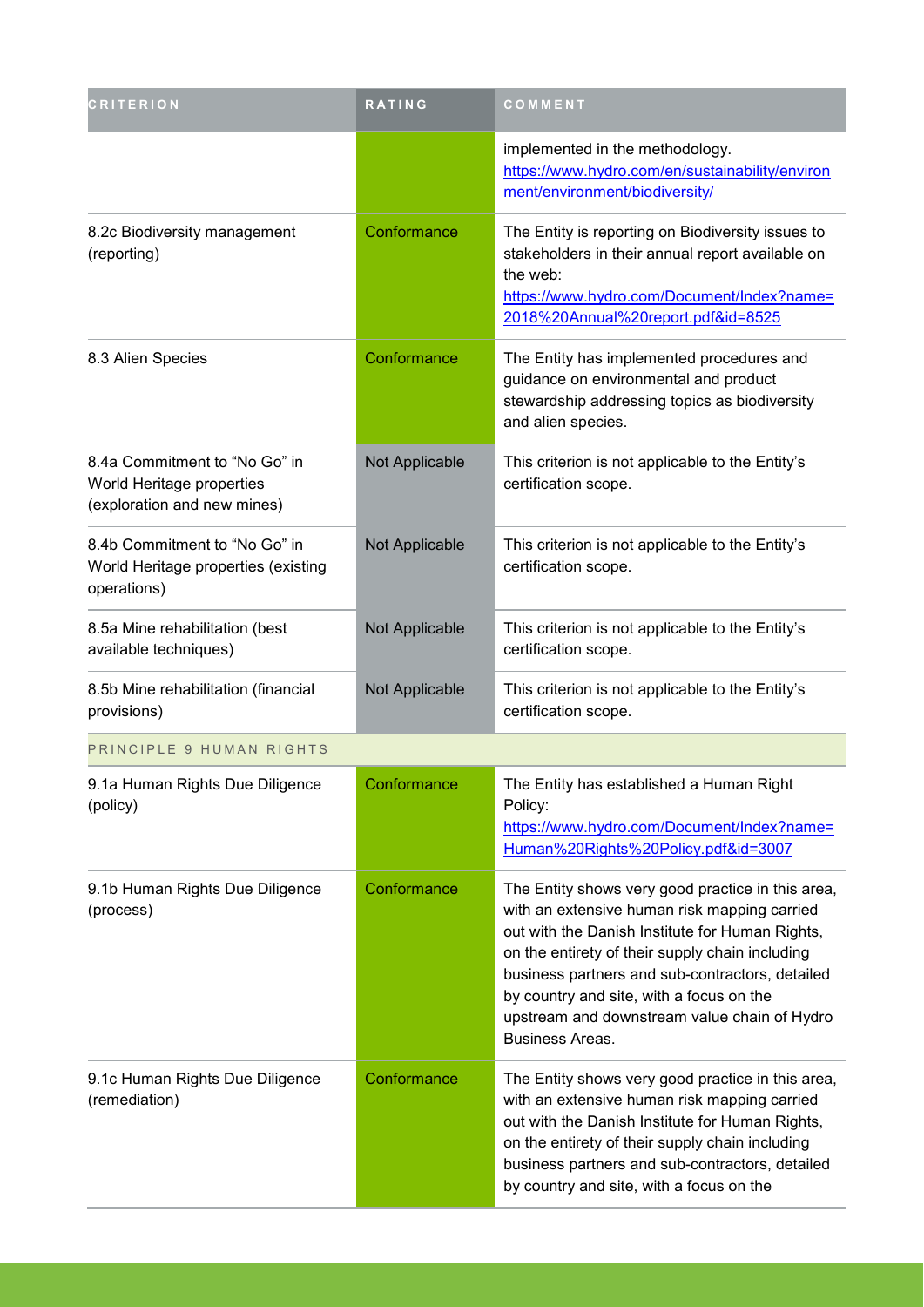| <b>CRITERION</b>                                 | RATING         | COMMENT                                                                                                                                                                                                                                                                                                                                 |
|--------------------------------------------------|----------------|-----------------------------------------------------------------------------------------------------------------------------------------------------------------------------------------------------------------------------------------------------------------------------------------------------------------------------------------|
|                                                  |                | upstream and downstream value chain of Hydro<br><b>Business Areas.</b>                                                                                                                                                                                                                                                                  |
| 9.2 Women's Rights                               | Conformance    | The Entity code of conduct clearly states the<br>equality between gender and is working to raise<br>the share of women in the workforce.<br>Link to Hydro Code of Conduct:<br>https://www.hydro.com/Document/Index?name=<br>Code%20of%20Conduct&id=3003                                                                                 |
| 9.3 Indigenous Peoples                           | Not Applicable | This requirement is not applicable for the<br>Certification Scope where the Entity operates.                                                                                                                                                                                                                                            |
| 9.4 Free, Prior, and Informed<br>Consent (FPIC)  | Not Applicable | This requirement is not applicable for the<br>Certification Scope where the Entity operates.                                                                                                                                                                                                                                            |
| 9.5 Cultural and sacred heritage                 | Not Applicable | This requirement is not applicable for the<br>Certification Scope where the Entity operates.                                                                                                                                                                                                                                            |
| 9.6a Resettlements (avoid or<br>minimise)        | Not Applicable | This requirement is not applicable for the<br>Certification Scope where the Entity operates.                                                                                                                                                                                                                                            |
| 9.6b Resettlements (where<br>unavoidable)        | Not Applicable | This requirement is not applicable for the<br>Certification Scope where the Entity operates.                                                                                                                                                                                                                                            |
| 9.7a Local Communities (rights and<br>interests) | Conformance    | The Entity Human rights Impact assessment<br>performed by The Danish Institute addresses<br>this criterion.                                                                                                                                                                                                                             |
| 9.7b Local Communities (impacts)                 | Conformance    | The Entity Human rights Impact assessment<br>performed by The Danish Institute addresses<br>this criterion.                                                                                                                                                                                                                             |
| 9.7c Local Communities (livelihoods)             | Conformance    | The Entity has a proactive approach for working<br>with local communities and neighbourhood<br>organizations to improve and support mutual<br>interests.                                                                                                                                                                                |
| 9.8 Conflict-Affected and High-Risk<br>Areas     | Not Applicable | This requirement is not applicable in the areas<br>where the Entity operates.                                                                                                                                                                                                                                                           |
| 9.9 Security practice                            | Conformance    | The Entity adheres to the Voluntary Principles<br>on Security and Human Rights. This is<br>addressed in the Annual Report 2017/2018<br>available on the web:<br>https://www.hydro.com/Document/Indexname=H<br>ydro%20Annual%20Report%202017&id=3097<br>https://www.hydro.com/Document/Index?name=<br>2018%20Annual%20report.pdf&id=8525 |
| PRINCIPLE 10 LABOUR RIGHTS                       |                |                                                                                                                                                                                                                                                                                                                                         |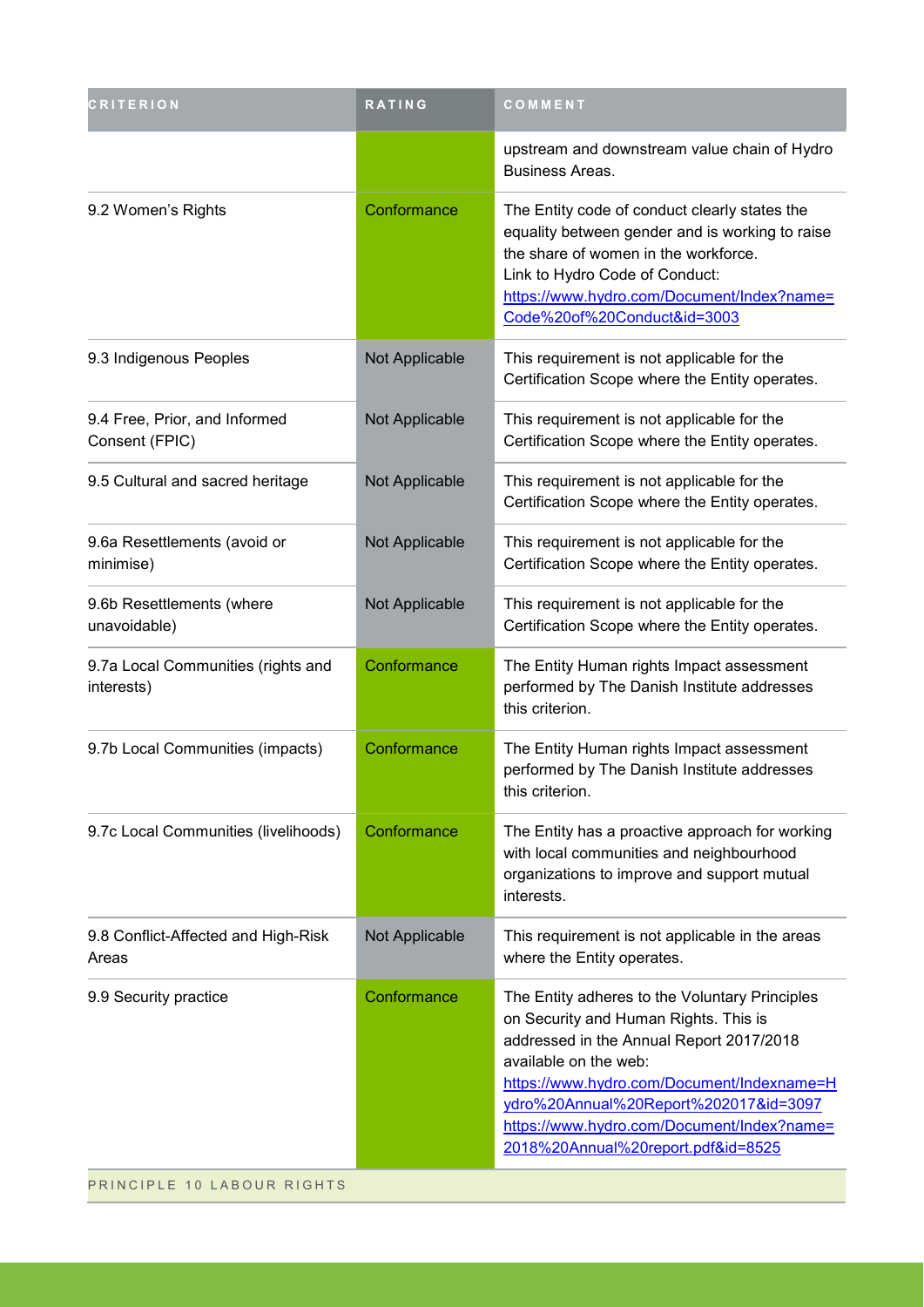| <b>CRITERION</b>                                                                                      | <b>RATING</b>  | COMMENT                                                                                                                                                                                                                                                                                                                                                                                                                                                                                          |  |
|-------------------------------------------------------------------------------------------------------|----------------|--------------------------------------------------------------------------------------------------------------------------------------------------------------------------------------------------------------------------------------------------------------------------------------------------------------------------------------------------------------------------------------------------------------------------------------------------------------------------------------------------|--|
| 10.1a Freedom of Association and<br><b>Right to Collective Bargaining</b><br>(freedom of association) | Conformance    | The Entity has established a People Directive<br>procedure. In this procedure it clearly states the<br>recognition of the principle of freedom of<br>association and the right to join employee<br>organizations.                                                                                                                                                                                                                                                                                |  |
| 10.1b Freedom of Association and<br><b>Right to Collective Bargaining</b><br>(collective bargaining)  | Conformance    | For the sites in the Entity's Certification Scope,<br>there is a freely elected workers council and<br><b>Collective Bargaining Agreements are</b><br>implemented.                                                                                                                                                                                                                                                                                                                               |  |
| 10.1c Freedom of Association and<br><b>Right to Collective Bargaining</b><br>(alternative means)      | Not Applicable | This requirement is not applicable for the<br>Certification Scope where the Entity operates.                                                                                                                                                                                                                                                                                                                                                                                                     |  |
| 10.2a Child Labour (minimum age)                                                                      | Conformance    | There's no employment of workers under age of<br>15 years. Child labour is no issue in Germany<br>and Norway.<br>The Entity has established a People Directive<br>procedure. In this procedure it clearly states<br>Hydro does not accept child labour and will not<br>employ children below the age of 15.                                                                                                                                                                                      |  |
| 10.2b Child Labour (hazardous)                                                                        | Conformance    | The Entity has established a People Directive<br>procedure. In this procedure it clearly states<br>Hydro does not accept child labour and will not<br>employ children below the age of 15.                                                                                                                                                                                                                                                                                                       |  |
| 10.2c Child Labour (worst forms)                                                                      | Conformance    | The Entity has established a People Directive<br>procedure. In this procedure it clearly states<br>Hydro does not accept child labour and will not<br>employ children below the age of 15.                                                                                                                                                                                                                                                                                                       |  |
| 10.3a Forced Labour (human<br>trafficking)                                                            | Conformance    | The Entity's Code of Conduct and Supplier<br>Code of Conduct restricts forced labour. In 2019<br>Social accountability supplier audits will be<br>performed to ensure compliance.<br>Link to Hydro Code of Conduct:<br>https://www.hydro.com/en/sustainability/busines<br>s-integrity-and-responsible-<br>sourcing/compliance-and-integrity/our-code-of-<br>conduct/<br>Supplier code of conduct:<br>https://www.hydro.com/globalassets/04-<br>sustainability/hydro-supplier-code-of-conduct.pdf |  |
| 10.3b Forced Labour (deposits, fees,<br>advances)                                                     | Conformance    | No incidents were found at the Entity's sites. No<br>deposits are held, no recruitment fees are paid.                                                                                                                                                                                                                                                                                                                                                                                            |  |
| 10.3c Forced Labour (migrant<br>workers)                                                              | Conformance    | No incidents were found at the Entity's sites. No<br>deposits are held, no recruitment fees are paid.                                                                                                                                                                                                                                                                                                                                                                                            |  |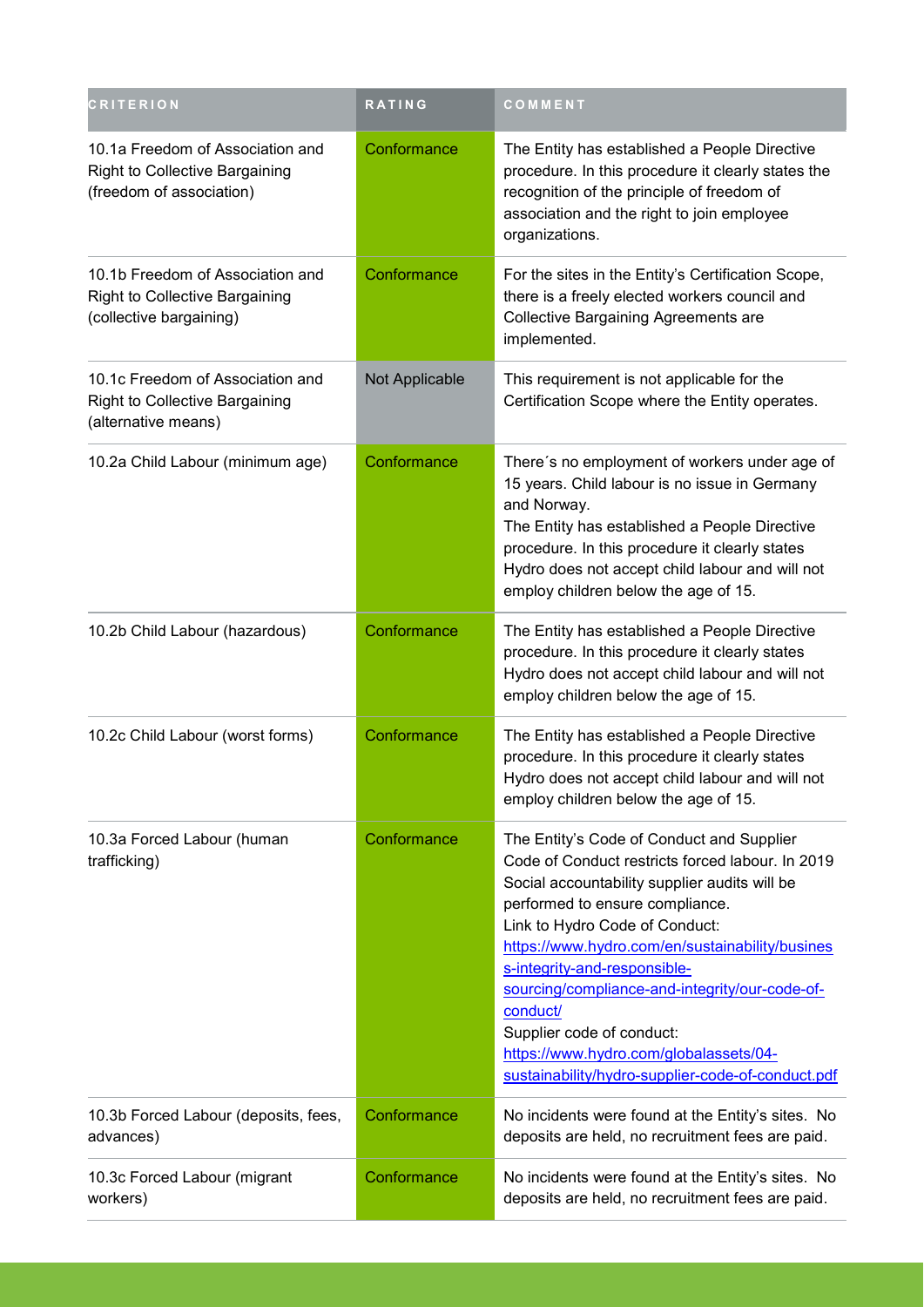| <b>CRITERION</b>                                                                | RATING      | COMMENT                                                                                                                                                                                                                                                                                         |
|---------------------------------------------------------------------------------|-------------|-------------------------------------------------------------------------------------------------------------------------------------------------------------------------------------------------------------------------------------------------------------------------------------------------|
| 10.3d Forced Labour (debt bondage)                                              | Conformance | No incidents were found at the Entity's sites.                                                                                                                                                                                                                                                  |
| 10.3e Forced Labour (freedom of<br>movement)                                    | Conformance | No incidents were found at the Entity's sites.<br>Workers are free to leave their working places                                                                                                                                                                                                |
| 10.3f Forced Labour (retention of<br>identity papers, permits, certificates)    | Conformance | No original identity papers are kept by the Entity.<br>Only copies are stored.                                                                                                                                                                                                                  |
| 10.3g Forced Labour (freedom to<br>terminate employment)                        | Conformance | Conditions of termination of working contracts<br>are defined by law, collective bargaining<br>agreements and described in personal worker<br>contracts.                                                                                                                                        |
| 10.4 Non-Discrimination                                                         | Conformance | No discrimination was found during audits and<br>interviews at the Entity's sites.                                                                                                                                                                                                              |
| 10.5 Communication and<br>engagement                                            | Conformance | Workers council have regular meetings with<br>Management representatives and is part of H&S<br>Committees                                                                                                                                                                                       |
| 10.6 Disciplinary practices                                                     | Conformance | No incidents of mental or physical punishment<br>were detected at the Entity's sites.                                                                                                                                                                                                           |
| 10.7a Remuneration (living wage)                                                | Conformance | Living Wages are paid at Entity's sites. Wages<br>are defined due to Collective Bargaining<br>Agreements and Trade Union Wage tables.                                                                                                                                                           |
| 10.7b Remuneration (method of<br>payment)                                       | Conformance | Payments of wages are conducted monthly in a<br>punctual manner. All workers are getting<br>payslips with payments details.                                                                                                                                                                     |
| 10.8 Working Time                                                               | Conformance | Different shift models are in place for the Entity's<br>sites. These are approved by Workers council<br>and local authorities for Sunday work within<br>4shift model. Typical shift model in Norway is a<br>5 shift model. Public holidays and Annual leave<br>are paid according to local law. |
| PRINCIPLE 11 OCCUPATIONAL HEALTH AND SAFETY                                     |             |                                                                                                                                                                                                                                                                                                 |
| 11.1a Occupational Health and<br>Safety (OH&S) Policy (policy)                  | Conformance | The Entity has a global Health and Safety Policy<br>owned by the President and CEO.<br>https://www.hydro.com/Document/Index?name=<br>Health%2C%20security%2C%20safety%20and<br>%20environment%20policy&id=3010                                                                                  |
| 11.1b Occupational Health and<br>Safety (OH&S) Policy (workers and<br>visitors) | Conformance | The Entity Policy on HSE is communicated in<br>several ways. For instance, publicly on web or<br>visually on boards and through training and<br>contracts with external stakeholders                                                                                                            |